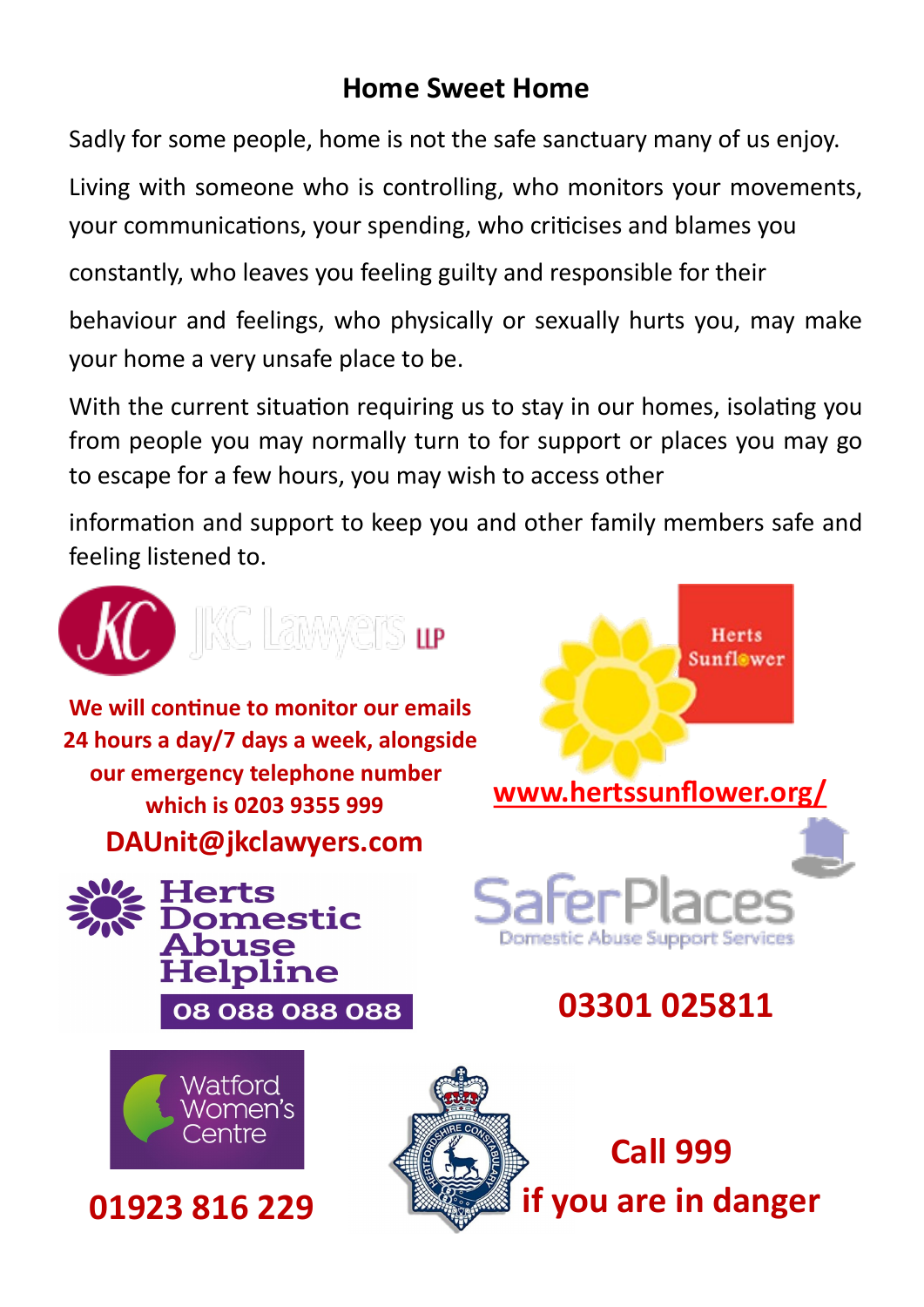

## **Staying safe during COVID-19**  A guide for victims and survivors of domestic abuse

[https://safelives.org.uk/sites/default/files/resources/Safety%20planning%20guide,%](file:///C:/Users/Denise/Documents/Governor Induction Pack 2018_19) [20victims%20and%20survivors,%20COVID](file:///C:/Users/Denise/Documents/Governor Induction Pack 2018_19)-19.pdf

#### **Our message to victims and survivors of domestic abuse**

We know that if you are currently experiencing or have experienced domestic abuse you will know what being isolated and frightened will feel like. You might be worried about selfisolating with someone who is harming you. We've created this to help you think about what you might do over the coming weeks to stay safe.

You are not alone in this.

You are a survivor, equipped with the knowledge, strength and tools that help keep you and your family safe every day.

Below are some things you can think about if this is happening to you. Remember that you are an expert in your own situation and only take on advice that feels safe and relevant to you. It is important to try and think about the things that may change or make you more unsafe, especially thinking through now how you might get help if you need it. We also know that, like everyone, you could be worried about contracting the virus and the **NHS** website can give you advice around this.

Always remember that the abuse you are experiencing is not your fault.

#### **Websites and useful guides**

Accessing information online may feel like the best option for you at this time. If you do access any information online you may need to delete your browser history or use 'private browsing' as a way to hide your searches.

•[SafeLives guide to staying safe online](https://safelives.org.uk/sites/default/files/resources/Staying%20safe%20online%20guide.pdf)

- •Women'[s Aid guide to private browsing](https://www.womensaid.org.uk/the-survivors-handbook/making-a-safety-plan/)
- •[Guide to technology safety](https://www.techsafety.org/resources-survivors)
- •[Making a safety plan, Women](https://www.womensaid.org.uk/the-survivors-handbook/making-a-safety-plan/)'s Aid
- •The Survivor'[s Handbook, Women](https://www.womensaid.org.uk/the-survivors-handbook/making-a-safety-plan/)'s Aid
- •[Guidance on economic abuse during COVID](https://survivingeconomicabuse.org/resources/)-19, Surviving Economic Abuse
- •[Karma Nirvana](https://karmanirvana.org.uk/)
- •[Chayn](https://chayn.co/)

#### **Live chats and survivor forums**

- •Women'[s Aid Survivors Forum](https://survivorsforum.womensaid.org.uk/)
- •Women'[s Aid Live Chat](https://chat.womensaid.org.uk/)
- •[Victim Support Live Chat](https://www.victimsupport.org.uk/help-and-support/get-help/support-near-you/live-chat)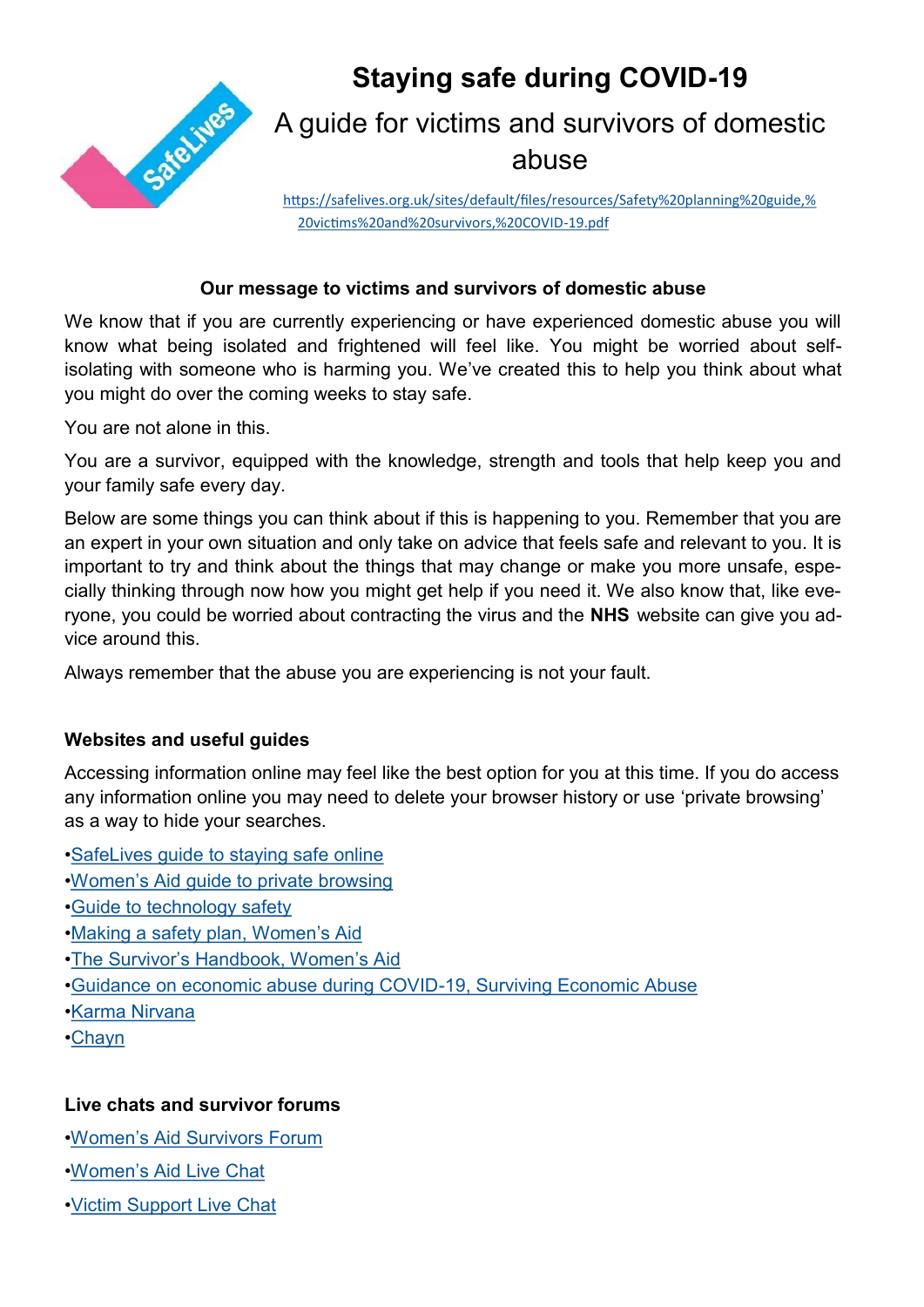# Domestic Apps to keep you safe during self-isolation

# **Abuse Suppor**

### Bright Sky- free mobile app

Provides support and info to people affected by abuse and those seeking to support them. Available in English, Urdu, Punjabi or Polish. Visit Hestia.org/brightsky for more info.

#### **Hollie Guard**

Offers alarm profiles that can raise alerts to your personal emergency contacts by shaking your phone. Gives extra protection when travelling or working alone.

#### **One Scream**

Add up to 3 people to be notified when you need help. Activate app and leave to run in the background or your panic scream triggers the app even if phone buried in your bag. A loud siren will be heard, phone vibrates and a notification pops up. Alarm can be cancelled within 20 seconds or an automated message will be sent

to your chosen contacts and an open line created for contact to hear real time events. Download on App Store or Google Play.

#### **Silent Solution system**

Natford

Centre

men's

When needing 999 help but unable to talk from a mobile for safety reasons. After dialling 999 alert call handler by coughing, tapping handset or, once prompted by the automated system, by pressing 55. Call is then taken by a police handler who will attempt to communicate using simple yes/no answers.

IF YOU ARE EXPERIENCING DOMESTIC ABUSE, CALL US ON 01923 816 229

TELL US YOUR SAFE NUMBER AND WE WILL CALL YOU BACK.

01923 816 229

# we're here to help